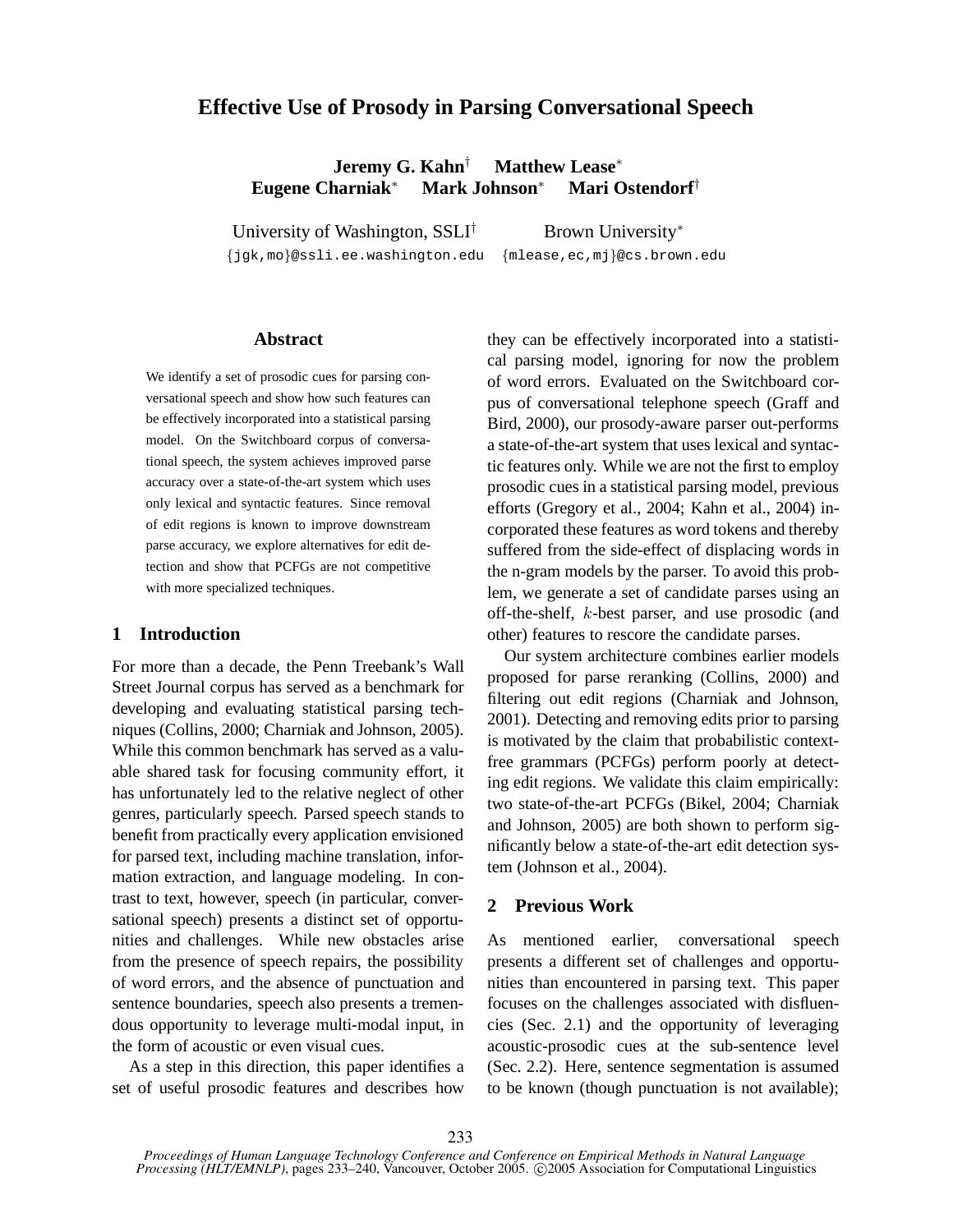$\dots$  while I think,  $+$  uh, I mean, I know that...  $\longrightarrow$ Reparandum  $\longrightarrow$ Editing phrase  $\overline{}$ Repair

Figure 1: The structure of a typical repair, with "+" indicating the interruption point.

the impact of automatic segmentation is addressed in other work (Kahn et al., 2004).

### **2.1 Speech Repairs and Parsing**

Spontaneous speech abounds with disfluencies such as partial words, filled pauses (e.g., "uh", "um"), conversational fillers (e.g., "you know"), and parenthetical asides. One type of disfluency that has proven particularly problematic for parsing is speech repairs: when a speaker amends what he is saying mid-sentence (see Figure 1). Following the analysis of (Shriberg, 1994), a speech repair can be understood as consisting of three parts: the *reparandum* (the material repaired), the *editing phrase* (that is typically either empty or consists of a filler), and the *repair*. The point between the reparandum and the editing phrase is referred to as the *interruption point* (IP), and it is the point that may be acoustically marked. We refer to the reparandum and editing phrase together as an *edit* or *edit region*. Speech repairs are difficult to model with HMM or PCFG models, because these models can induce only linear or tree-structured dependencies between words. The relationship between reparandum and repair is quite different: the repair is often a "rough copy" of the reparandum, using the same or very similar words in roughly the same order. A language model characterizing this dependency with hidden stack operations is proposed in (Heeman and Allen, 1999).

Several parsing models have been proposed which accord special treatment to speech repairs. Most prior work has focused on handling disfluencies and continued to rely on hand-annotated transcripts that include punctuation, case, and known sentence boundaries (Hindle, 1983; Core and Schubert, 1999; Charniak and Johnson, 2001; Engel et al., 2002).

Of particular mention is the analysis of the relationship between speech repairs and parsing accuracy presented by Charniak and Johnson (2001), as this directly influenced our work. They presented evidence that improved edit detection (i.e. detecting the reparandum and edit phrase) leads to better parsing accuracy, showing a relative reduction in Fscore error of 14% (2% absolute) between oracle and automatic edit removal. Thus, this work adopts their edit detection preprocessing approach. They have subsequently presented an improved model for detecting edits (Johnson et al., 2004), and our results here complement their analysis of the edit detection and parsing relationship, particularly with respect to the limitations of PCFGs in edit detection.

### **2.2 Prosody and parsing**

While spontaneous speech poses problems for parsing due to the presence of disfluencies and lack of punctuation, there is information in speech associated with prosodic cues that can be taken advantage of in parsing. Certainly, prosodic cues are useful for sentence segmentation (Liu *et al.*, 2004), and the quality of automatic segmentation can have a significant impact on parser performance (Kahn et al., 2004). There is also perceptual evidence that prosody provides cues to human listeners that aid in syntactic disambiguation (Price *et al.*, 1991), and the most important of these cues seems to be the prosodic phrases (perceived groupings of words) or the boundary events marking them. However, the utility of sentence-internal prosody in parsing conversational speech is not well established.

Most early work on integrating prosody in parsing was in the context of human-computer dialog systems, where parsers typically operated on isolated utterances. The primary use of prosody was to rule out candidate parses (Bear and Price, 1990; Batliner *et al.*, 1996). Since then, parsing has advanced considerably, and the use of statistical parsers makes the candidate pruning benefits of prosody less important. This raises the question of whether prosody is useful for improving parsing accuracy for conversational speech, apart from its use in sentence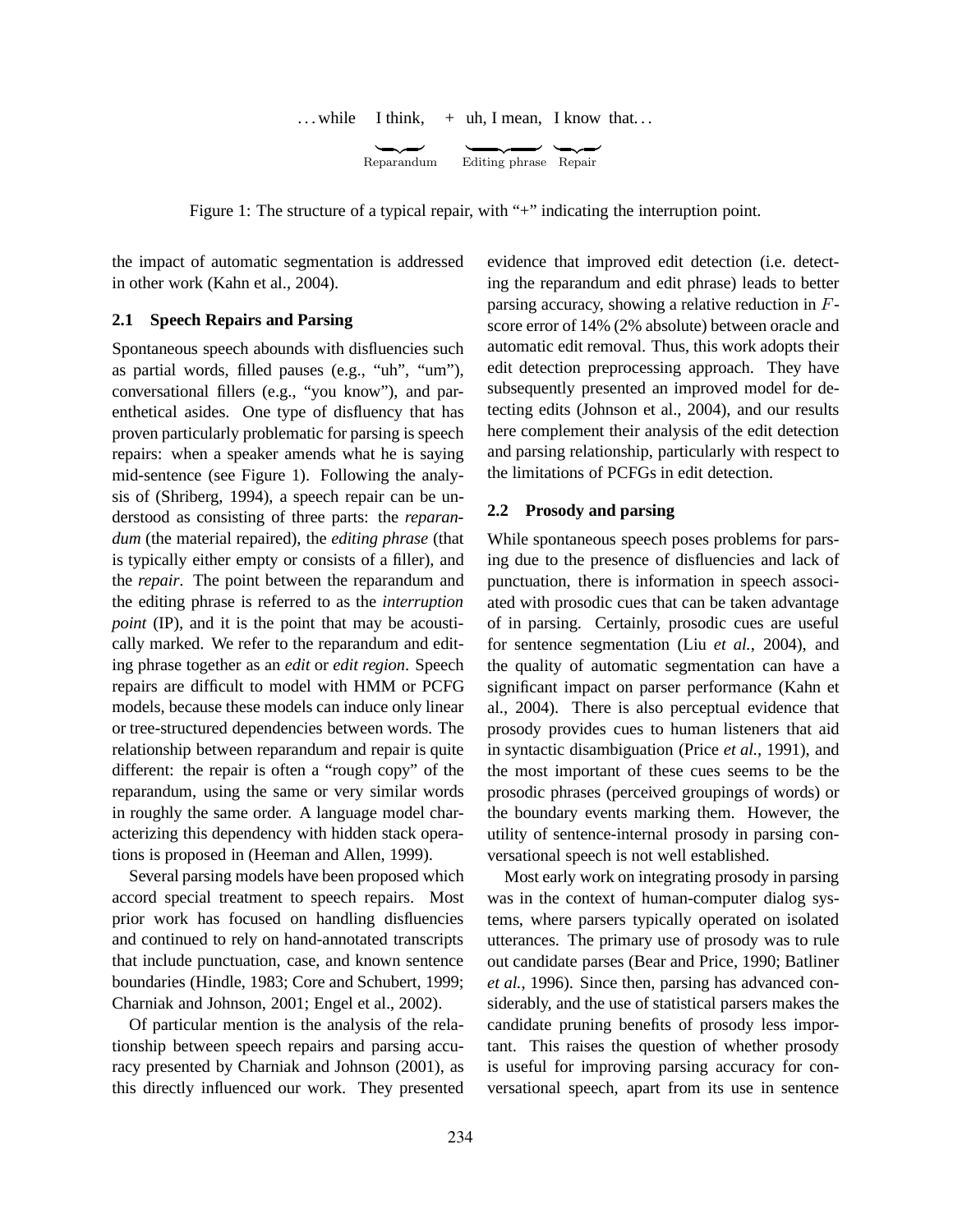

Figure 2: System architecture

boundary detection. Extensions of Charniak and Johnson (2001) look at using quantized combinations of prosodic features as additional "words", similar to the use of punctuation in parsing written text (Gregory et al., 2004), but do not find that the prosodic features are useful. It may be that with the short "sentences" in spontaneous speech, sentenceinternal prosody is rarely of use in parsing. However, in edit detection using a parsing model (Johnson et al., 2004), posterior probabilities of automatically detected IPs based on prosodic cues (Liu *et al.*, 2004) are found to be useful. The seeming discrepancy between results could be explained if prosodic cues to IPs are useful but not other sub-sentence prosodic constituents. Alternatively, it could be that including a representation of prosodic features as terminals in (Gregory et al., 2004) displaces words in the parser  $n$ -gram model history. Here, prosodic event posteriors are used, with the goal of providing a more effective way of incorporating prosody than a word-like representation.

# **3 Approach**

### **3.1 Overall architecture**

Our architecture, shown in Figure 2, combines the parse reranking framework of (Collins, 2000) with the edit detection and parsing approach of (Charniak and Johnson, 2001). The system operates as follows:

- 1. Edit words are identified and removed.
- 2. Each resulting string is parsed to produce a set of k candidate parses.
- 3. Edit words reinserted into the candidates with

a new part-of-speech tag EW. Consecutive sequences of edit words are inserted as single, flat EDITED constituents.

- 4. Features (syntactic and/or prosodic) are extracted for each candidate, i.e. candidates are converted to feature vector representation.
- 5. The candidates are rescored by the reranker to identify the best parse.

Use of Collins' parse reranking model has several advantages for our work. In addition to allowing us to incorporate prosody without blocking lexical dependencies, the discriminative model makes it relatively easy to experiment with a variety of prosodic features, something which is considerably more difficult to do directly with a typical PCFG parser.

Our use of the Charniak-Johnson approach of separately detecting disfluencies is motivated by their result that edit detection error degrades parser accuracy, but we also include experiments that omit this step (forcing the PCFG to model the edits) and confirm the practical benefit of separating responsibilities between the edit detection and parsing tasks.

### **3.2 Baseline system**

We adopt an existing parser-reranker as our baseline (Charniak and Johnson, 2005). The parser component supports k-best parse generation, and the reranker component is used to rescore candidate parses proposed by the parser. In detail, the reranker selects from the set of k candidates  $T =$  $\{t_1, \ldots, t_k\}$  the parse  $t^* \in T$  with the highest bracket F-score (in comparison with a hand-annotated reference). To accomplish this, a feature-extractor converts each candidate parse  $t \in T$  into a vector of real-valued features  $f(t) = (f_1(t), \ldots, f_m(t))$  (e.g., the value  $f_i(t)$  of the feature  $f_i$  might be the number of times a certain syntactic structure appears in  $t$ ). The reranker training procedure associates each feature  $f_j$  with a real-valued weight  $\lambda_j$ , and  $\lambda' f(t)$ (the dot product of the feature vector and the weight vector  $\lambda$ ) is a single scalar weight for each parse candidate. The reranker employs a maximum-entropy estimator that selects the  $\lambda$  that minimizes the log loss of the highest bracket  $F$ -score parse  $t^*$  conditioned on T (together with a Gaussian regularizer to prevent overtraining). Informally,  $\lambda$  is chosen to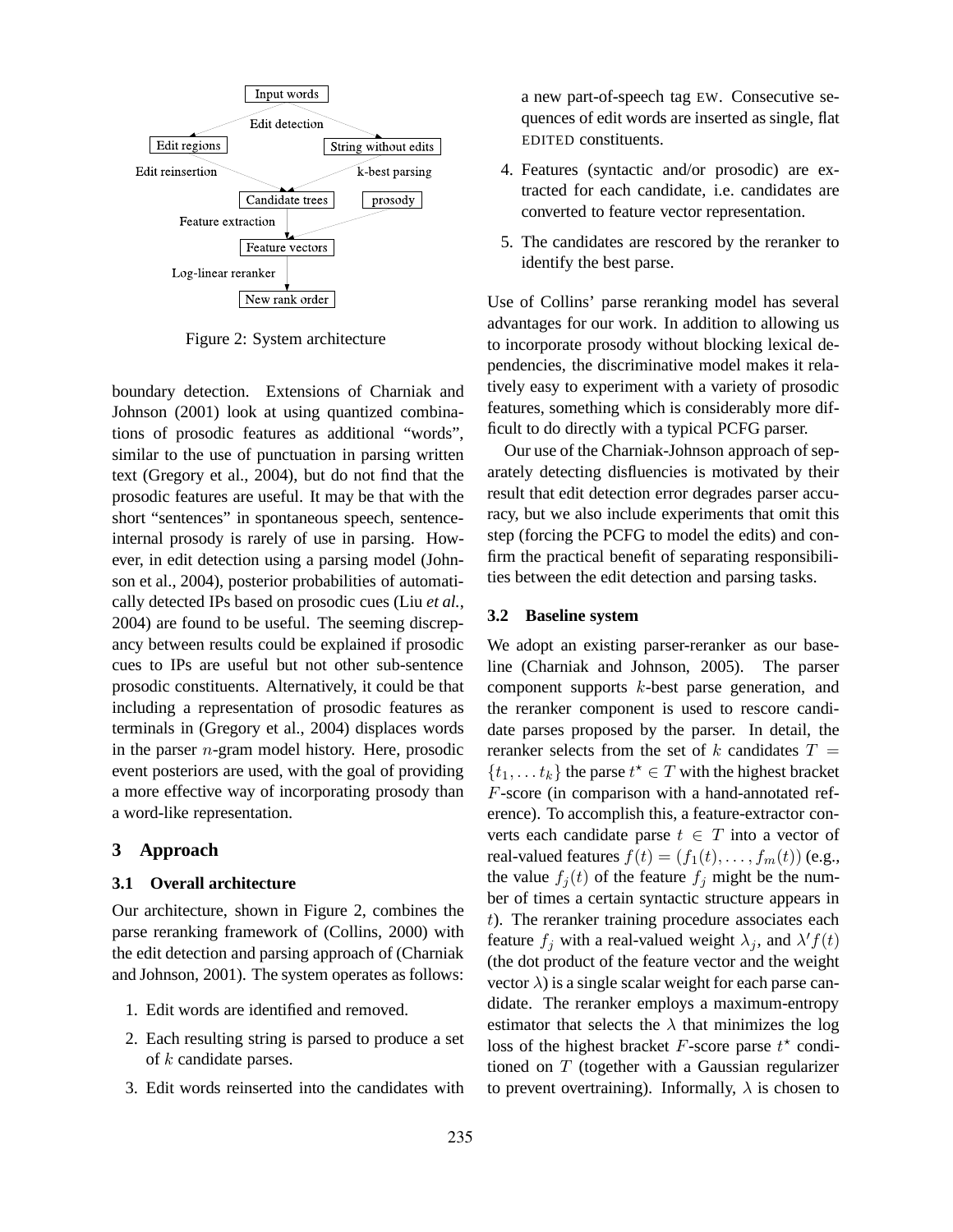make high F-score parses as likely as possible under the (conditional) distribution defined by f and  $\lambda$ . As in (Collins, 2000), we generate training data for the reranker by reparsing the training corpus, using  $n - 1$  folds as training data to parse the *n*-th fold.

The existing system also includes a feature extractor that identifies interesting syntactic relationships not included in the PCFG parsing model (but used in the reranker). These features are primarily related to non-local dependencies, including parallelism of conjunctions, the number of terminals dominated by coordinated structures, right-branching root-to-leaf length, lexical/functional head pairs, n-gram style sibling relationships, etc.

#### **3.3 Prosodic Features**

Most theories of prosody have a symbolic representation for prosodic phrasing, where different combinations of acoustic cues (fundamental frequency, energy, timing) combine to give categorical perceptual differences. Our approach to integrating prosody in parsing is to use such symbolic boundary events, including prosodic break labels that build on linguistic notions of intonational phrases and hesitation phenomena. These events are predicted from a combination of continuous acoustic correlates, rather than using the acoustic features directly, because the intermediate representation simplifies training with high-level (sparse) structures. Just as phonebased acoustic models are useful in speech recognition systems as an intermediate level between words and acoustic features (especially for characterizing unseen words), the small set of prosodic boundary events are used here to simplify modeling the interdependent set of continuous-valued acoustic cues related to prosody. However, also as in speech recognition, we use posterior probabilities of these events as features rather than making hard decisions about presence vs. absence of a constituent boundary.

In the past, the idea of using perceptual categories has been dismissed as impractical due to the high cost of hand annotation. However, with advances in weakly supervised learning, it is possible to train prosodic event classifiers with only a small amount of hand-labeled data by leveraging information in syntactic parses of unlabeled data. Our strategy is similar to that proposed in (Nöth *et al.*, 2000), which uses categorical labels defined in terms of syntactic

structure and pause duration. However, their system's category definitions are without reference to human perception, while we leverage learned relations between perceptual events and syntax with other acoustic cues, without predetermining the relation or requiring a direct coupling to syntax.

More specifically, we represent three classes of prosodic boundaries (or, breaks): major intonational phrase, hesitation, and all other word boundaries.<sup>1</sup> A small set of hand-labeled data from the treebanked portion of the Switchboard corpus (Ostendorf *et al.*, 2001) was used to train initial break prediction models based on both parse and acoustic cues. Next, the full set of treebanked Switchboard data is used with an EM algorithm that iterates between: i) finding probabilities of prosodic breaks in unlabeled data based on the current model, again using parse and acoustic features, and ii) re-estimating the model using the probabilities as weighted counts. Finally, a new acoustic-only break prediction model was designed from this larger data set for use in the parsing experiments.

In each stage, we use decision trees for models, in part because of an interest in analyzing the prosodysyntax relationships learned. The baseline system trained on hand-labeled data has error rates of 9.6% when all available cues are used (both syntax and prosody) and 16.7% when just acoustic and part-ofspeech cues are provided (our target environment). Using weakly supervised (EM) training to incorporate unannotated data led to a 15% reduction in error rate to 14.2% for the target trees. The final decision tree was used to generate posteriors for each of the three classes, one for each word in a sentence.

¿From perceptual studies and decision tree analyses, we know that major prosodic breaks tend to cooccur with major clauses, and that hesitations often occur in edit regions or at high perplexity points in the word sequence. To represent the co-occurrence as a feature for use in parse reranking, we treat the prosodic break posteriors as weighted counts in accumulating the number of constituents in parse  $t$  of type  $i$  with break type  $j$  at their right edge, which (with some normalization and binning) becomes feature  $f_{ij}$ . Note that the unweighted count

<sup>&</sup>lt;sup>1</sup>The intonational phrase corresponds to a break of "4" in the ToBI labeling system (Pitrelli et al., 1994), and a hesitation is marked with the "p" diacritic.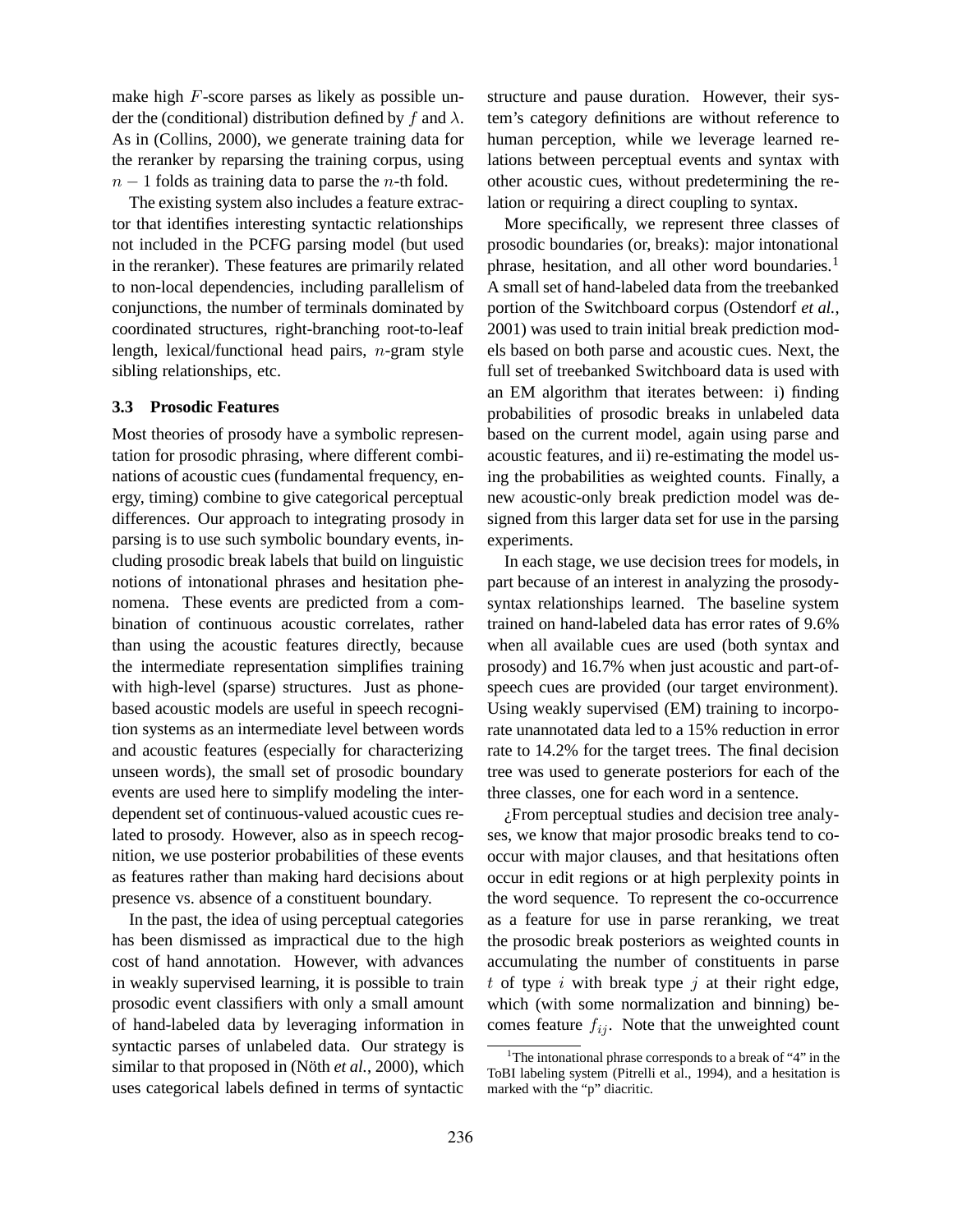for constituent i corresponds directly to a feature in the baseline set, but the baseline set of features also includes semantic information via association with specific words. Here, we simply use syntactic constituents. It is also known that major prosodic breaks tend to be associated with longer syntactic constituents, so we used the weighted count strategy with length-related features as well. In all, the various attributes associated with prosodic break counts were the constituent label of the subtree, its length (in words), its height (maximal distance from the constituent root to any leaf), and the depth of the rightmost word (distance from the right word to the subtree root). For each type in each of these categories, there are three prosodic features, corresponding to the three break types.

#### **3.4 Edit detection**

To provide a competitive baseline for our parsing experiments, we used an off-the-shelf, state-of-theart TAG-based model as our primary edit detector (Johnson et al.,  $2004$ ).<sup>2</sup> This also provided us a competitive benchmark for contrasting the accuracy of PCFGs on the edit detection task (Section 4.2).

Whereas the crossing-dependencies inherent in speech repairs makes them difficult to model using HMM or PCFG approaches (Section 2.1), Tree Adjoining Grammars (TAGs) are capable of capturing these dependencies. To model both the crossed-dependencies of speech repairs and the linear or tree-structured dependencies of non-repaired speech, Johnson et al.'s system applies the noisy channel paradigm: a PCFG language model defines a probability distribution over non-repaired speech, and a TAG is used to model the optional insertion of edits. The output of this noisy channel model is a set of candidate edits which are then reranked using a max-ent model (similar to what is done here for parse reranking). This reranking step enables incorporation of features based on an earlier word-based classifier (Charniak and Johnson, 2001) in addition to output features of the TAG model. Acoustic features are not yet incorporated.

# **4 Experimental design**

# **4.1 Corpus**

Experiments were carried out on conversational speech using the hand-annotated transcripts associated with the Switchboard treebank (Graff and Bird, 2000). As was done in (Kahn et al., 2004), we resegmented the treebank's sentences into V5-style sentence-like units (SUs) (LDC, 2004), since our ultimate goal was to be able to parse speech given automatically detected boundaries. Unfortunately, the original transcription effort did not provide punctuation guidelines, and the Switchboard treebanking was performed on the transcript unchanged, without reference to the audio. As a result, the sentence boundaries sometimes do not match human listener decisions using SU annotation guidelines, with differences mainly corresponding to treatment of discourse markers and backchannels. In the years since the original Switchboard annotation was performed, LDC has iteratively refined guidelines for annotating SUs, and significant progress has been made in automatically recovering SU boundaries annotated according to this standard (Liu *et al.*, 2004). To eventually leverage this work, we have taken the Meteerannotated SUs (Meteer et al., 1995), for which there exists treebanked training data, and automatically adjusted them to be more like the V5 LDC standard, and resegmented the Switchboard treebank accordingly. In cases where the original syntactic constituents span multiple SUs, we discard any constituents violating the SU boundary, and in the event that an SU spans a treebank sentence boundary, a new top-level constituent SUGROUP is inserted to produce a proper tree (and evaluated like any other constituent in the gold tree). $3$  While this SU resegmentation makes it difficult to compare our experimental results to past work, we believe this is a necessary step towards developing a more realistic baseline for fully automated parsing of speech.

In addition to resegmention, we removed all punctuation and case from the corpus to more closely reflect the form of output available from a speech recognizer. We retained partial words for consis-

<sup>2</sup>We also evaluated another state-of-the-art edit detection system (Liu *et al.*, 2004) but found that it suffered from a mismatch between the current LDC specification of edits (LDC, 2004) and that used in the treebank.

<sup>&</sup>lt;sup>3</sup>SU and treebank segments disagree at about 5% in each direction, due mostly to the analysis of discourse markers as conjunctions (sentences of  $>1$  SU) and the separation of backchannels into separate treebank sentences (SUs of >1 sentence).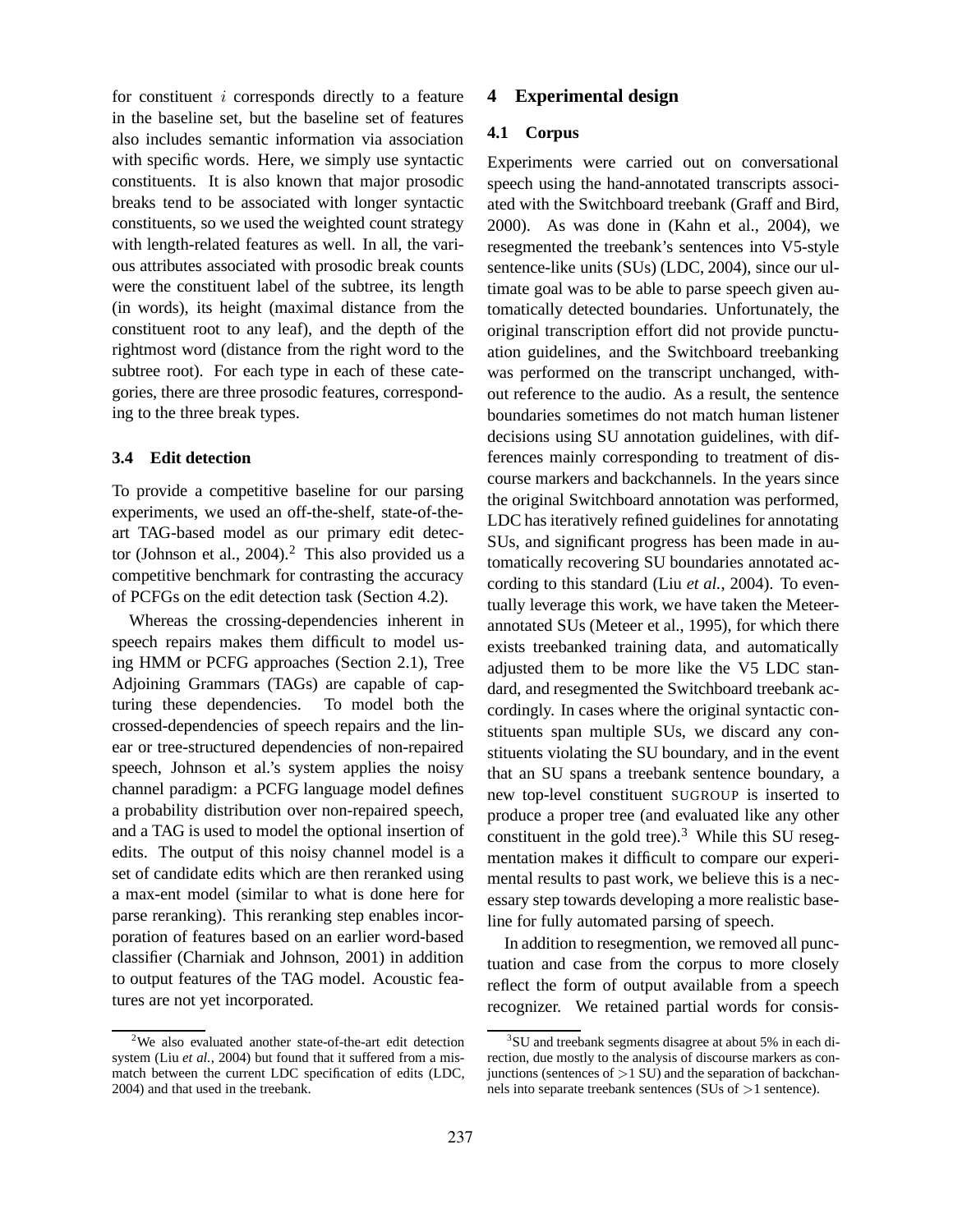| Section | Sides | <b>SUs</b> | Words   |
|---------|-------|------------|---------|
| Train   | 1,031 | 87,599     | 659,437 |
| Tune    | 126   | 13,147     | 103,500 |
| Test    | 128   | 8,726      | 61,313  |
| Total   | 1.285 | 109.472    | 824,250 |

Table 1: Statistics on the Switchboard division used.

tency with other work (Liu *et al.*, 2004; Johnson et al., 2004), although word fragments would not typically be available from ASR. Finally, of the 1300 total conversation sides, we discarded 15 for which we did not have prosodic data. Our corpus division statistics are given in Table 1. During development, experiments were carried out on the *tune* section; the *test* section was reserved for a final test run.

### **4.2 Experimental Variables**

Our primary goal is to evaluate the extent to which prosodic cues could augment and/or stand-in for lexical and syntactic features. Correspondingly, we report on using three flavors of *feature extraction*: syntactic and lexical features (Section 3.2), prosodic features (Section 3.3), and both sets of features combined. For all three conditions, the first-stage score for each parse (generated by the off-the-shelf  $k$ -best parser) was always included as a feature.

A second parameter varied in the experiments was the method of upstream *edit detection* employed prior to parsing: PCFG, TAG-based, and oracle knowledge of treebank edit annotations. While it had been claimed that PCFGs perform poorly as edit detectors (Charniak and Johnson, 2001), we could not find empirical evidence in the literature quantifying the severity of the problem. Therefore, we evaluated two PCFGs (Bikel, 2004; Charniak and Johnson, 2005) on edit detection and compared their performance to a state-of-the-art TAG-based edit detection system (Johnson et al., 2004). For this experiment, we evaluated edit detection accuracy on a per-word basis, where any tree terminal is considered an edit word if and only if it is dominated by an EDITED constituent in the gold tree. The PCFGs were trained on the train section of the treebank data with the flattened edit regions included<sup>4</sup> and then

Table 2: Edit word detection performance for two word-based PCFGs and the TAG-based edit detector. F-score and error are word-based measures.

| <b>Edit Detector</b>      | Edit $F$ -score | Edit Error |  |
|---------------------------|-----------------|------------|--|
| <b>Bikel-Collins PCFG</b> | 65.3            | 62. 1      |  |
| Charniak PCFG             | 65.8            | 59.9       |  |
| TAG-based                 | 78 Z            |            |  |

Table 3: Parsing F-score of various feature and editdetector combinations.

|                    | <b>PCFG</b> | <b>TAG</b> | Oracle |
|--------------------|-------------|------------|--------|
| Edit $F$ (Table 2) | 65.8        | 78.2       | 100.0  |
| Parser 1-best      | 84.4        | 85.0       | 86.9   |
| Prosodic feats     | 85.0        | 85.6       | 87.6   |
| Syntactic feats    | 85.9        | 86.4       | 88.4   |
| Combined feats     | 86.0        | 86.6       | 88.6   |
| Oracle-rate        | 92.6        | 93.2       | 95.2   |

used to parse the test data.<sup>5</sup> The TAG-based detector was trained on the same conversation sides, with its channel model trained on the Penn Treebank disfluency-annotated files and its language model trained on trees with the EDITED nodes excised. As shown in Table 2, we did find that both PCFGs performed significantly below the TAG-based detector.

### **5 Results**

In evaluating parse accuracy, we adopt the *relaxed edited* revision (Charniak and Johnson, 2001) to the standard PARSEVAL metric, which penalizes systems that get EDITED spans wrong, but does not penalize disagreements in the attachment or internal structure of edit regions. This metric is based on the assumption that there is little reason to recover syntactic structure in regions of speech that have been repaired or restarted by the speaker.

Table 3 shows the F-scores for the top-ranked parses after reranking, where the first-stage PCFG parser was run with a beam-size of 50. The first and last rows show lower and upper bounds, respectively, for reranked parsing accuracy on each edit condition. As the oracle rate<sup>6</sup> shows, there is con-

<sup>&</sup>lt;sup>4</sup>Training on flattened EDITED nodes improved detection accuracy for both PCFGs: as much as 15% for Bikel-Collins.

 ${}^{5}$ For the Charniak parser, edits were detected using only its PCFG component in 1-best mode, not its 2nd stage reranker.

 $6$ Oracle F uses the best parse in the 50-best list.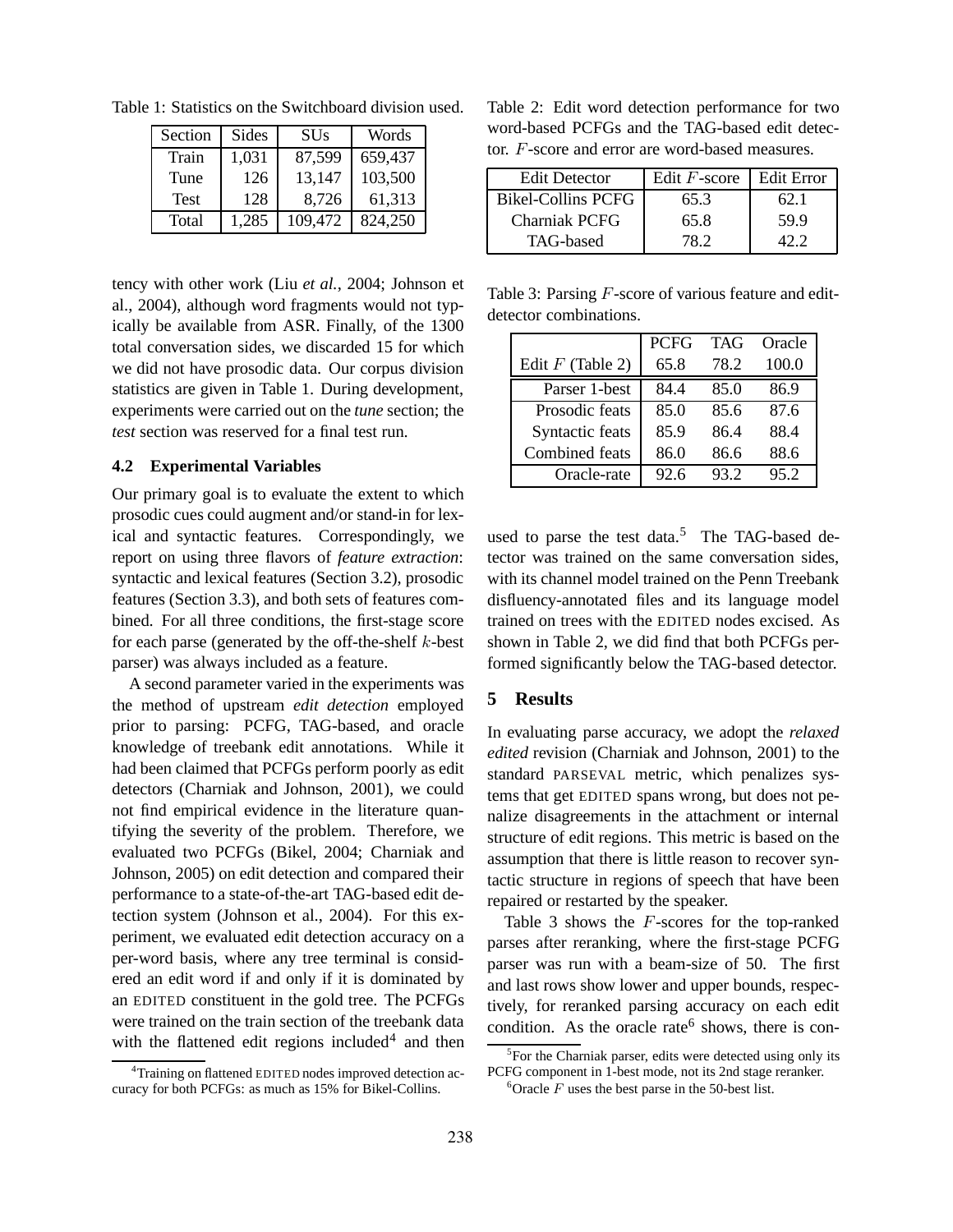siderable room for improvement. Statistical significance was computed using a non-parametric shuffle test similar to that in (Bikel, 2004). For TAG and oracle *edit detection* conditions, the improvement from using the combined features over either prosodic or syntactic features in isolation was significant ( $p < 0.005$ ). (For PCFG edit detection, p < 0.04.) Similarly, for all three *feature extraction* conditions, the improvement from using the TAGbased edit detector instead of the PCFG edit detector was also significant ( $p < 0.001$ ). Interestingly, the TAG's 34% reduction in edit detection error relative to the PCFG yielded only about 23% of the parse accuracy differential between the PCFG and oracle conditions. Nevertheless, there remains a promising 2.0% difference in parse F-score between the TAG and oracle detection conditions to be realized by further improvements in edit detection. Training for the *syntactic* feature condition resulted in a learned weight  $\lambda$  with approximately 50K features, while the *prosodic* features used only about 1300 features. Despite this difference in the length of the  $\lambda$  vectors, the prosodic feature condition achieved 40–50% of the improvement of the syntactic features.

In some situations, e.g. for language modeling, improving the ordering and weights of the entire parse set (an not just the top ranked parse) is important. To illustrate the overall improvement of the reranked order, in Table 4 we report the rerankedoracle rate over the top s parses, varying the beam s. The error for each feature condition, relative to using the PCFG parser in isolation, is shown in Figure 3. Both the table and figure show that the reranked beam achieves a consistent trend in parse accuracy improvement relative to the PCFG beam, similar to what is demonstrated by the 1-best scores (Table 3).

Table 4: Reranked-oracle rate parse F-score for the top s parses with reference edit detection.

|                                                                                                                  | s 1 2 3 5 10 25 |  |  |  |
|------------------------------------------------------------------------------------------------------------------|-----------------|--|--|--|
| PCFG 86.9 89.8 91.0 92.2 93.4 94.6                                                                               |                 |  |  |  |
|                                                                                                                  |                 |  |  |  |
|                                                                                                                  |                 |  |  |  |
| Pros. 87.6 90.3 91.5 92.7 93.9 94.8<br>Syn. 88.4 91.3 92.4 93.4 94.3 95.0<br>Comb. 88.6 91.5 92.5 93.5 94.4 95.0 |                 |  |  |  |



Figure 3: Reduction in error (Error  $= 1 - F$ ) for the s-best reranked-oracle relative to the parser-only oracle, for different feature rerankings (reference edit detection).

# **6 Conclusion**

This study shows that incorporating prosodic information into the parse selection process, along with non-local syntactic information, leads to improved parsing accuracy on accurate transcripts of conversational speech. Gains are shown to be robust to difficulties introduced by automatic edit detection and, in addition to improving the one-best performance, the overall ordering of the parse candidates is improved. While the gains from combining prosodic and syntactic features are not additive, since the prosodic features incorporates some constituentstructure information, the combined gains are significant. These results are consistent with related experiments with a different type of prosodically cued event, which showed that automatically detected IPs based on prosodic cues (Liu *et al.*, 2004) are useful in the reranking stage of a TAG-based speech repair detection system (Johnson et al., 2004).

The experiments described here used automatically extracted prosodic features in combination with human-produced transcripts. It is an open question as to whether the conclusions will hold for errorful ASR transcripts and automatically detected SU boundaries. However, there is reason to believe that relative gains from using prosody may be larger than those observed here for reference transcripts